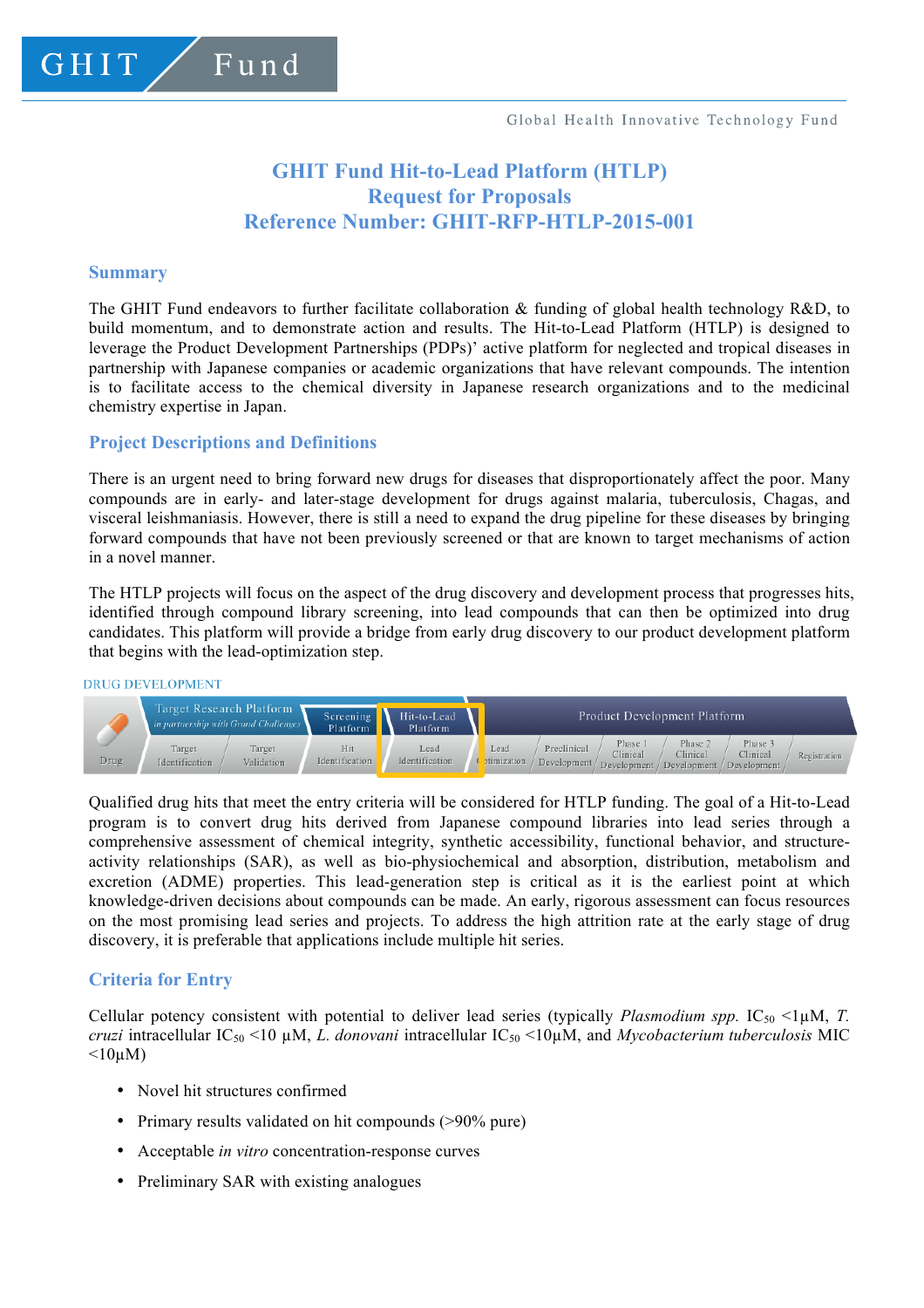- Progressable chemotypes
- $>10$ -fold selectivity for cytotoxicity using a mammalian cell line (e.g. HepG2)
- Adequate selectivity in counter assay(s)
- No blocking intellectual property (IP)

Fund

• No major synthesis or formulation issues anticipated

# **Project Outcomes**

### **Generic criteria**

GHIT

- TPP (Target Product Profile)/TCP (Target Candidate Profile) defined
- Acceptable in vitro potency. Oral efficacy in appropriate disease model (see below)
- Potential to deliver compounds with sufficient potency and favorable physicochemical properties (i.e., tractable SAR and structure liability relationships) with properties within the series within 10 fold of the TCP/ TPP
- Synthetic chemistry amenable to rapid series expansion preferred
- $\bullet$  >10 fold selectivity with respect to cytotoxicity
- Acceptable physicochemical properties (typically solubility in PBS >10m0, acceptable lipophilicity)
- Manageable ADME/Toxicity profile (liver microsome stability, plasma binding, permeability, CYP inhibition, hERG inhibition and, typically, secondary pharmacology selectivity profile)
- Oral bioavailability in rodents demonstrated  $(> 25\%)$
- No known toxicophores or undesirable reactive groups and no chemical feature with a liability associated with the pharmacophore; however, if required for biological activity, some indication that its toxicity can be managed
- No acute toxicity from in vivo efficacy studies
- Liabilities of the series understood and a rationale generated for why they can be overcome in the subsequent optimization phase
- No apparent IP obstacles for progression of this series

#### **Malaria**

- In vitro potency against wild type and resistant strains within 10 fold of Target Candidate Profile (TCP)
- Frontrunners tested across the entire malaria life-cycle and specialist mechanistic assays so series' profile and potential for each TCP understood
- In vivo efficacy criteria:
	- $\checkmark$  Blood stages (TCP1 and TCP2): Observed parasite clearance in a *P. falciparum* infected SCID mouse model when given orally:  $ED_{90} < 50$ mg/kg
	- ü Anti-relapse (TCP3a): no *in vivo* criteria demonstrated anti-hypnozoite activity *in vitro*
	- $\checkmark$  Transmission-blocking (TCP3b): Potency in functional gametocyte assay (gamete formation) in a similar range to the *in vitro* asexual blood stage potency
	- Chemoprotection (TCP4): Efficacy in a prophylaxis model of malaria:  $ED_{90} \leq 50$ mg/kg

\*For more information regarding TCPs and TPPs, please refer to the following URL: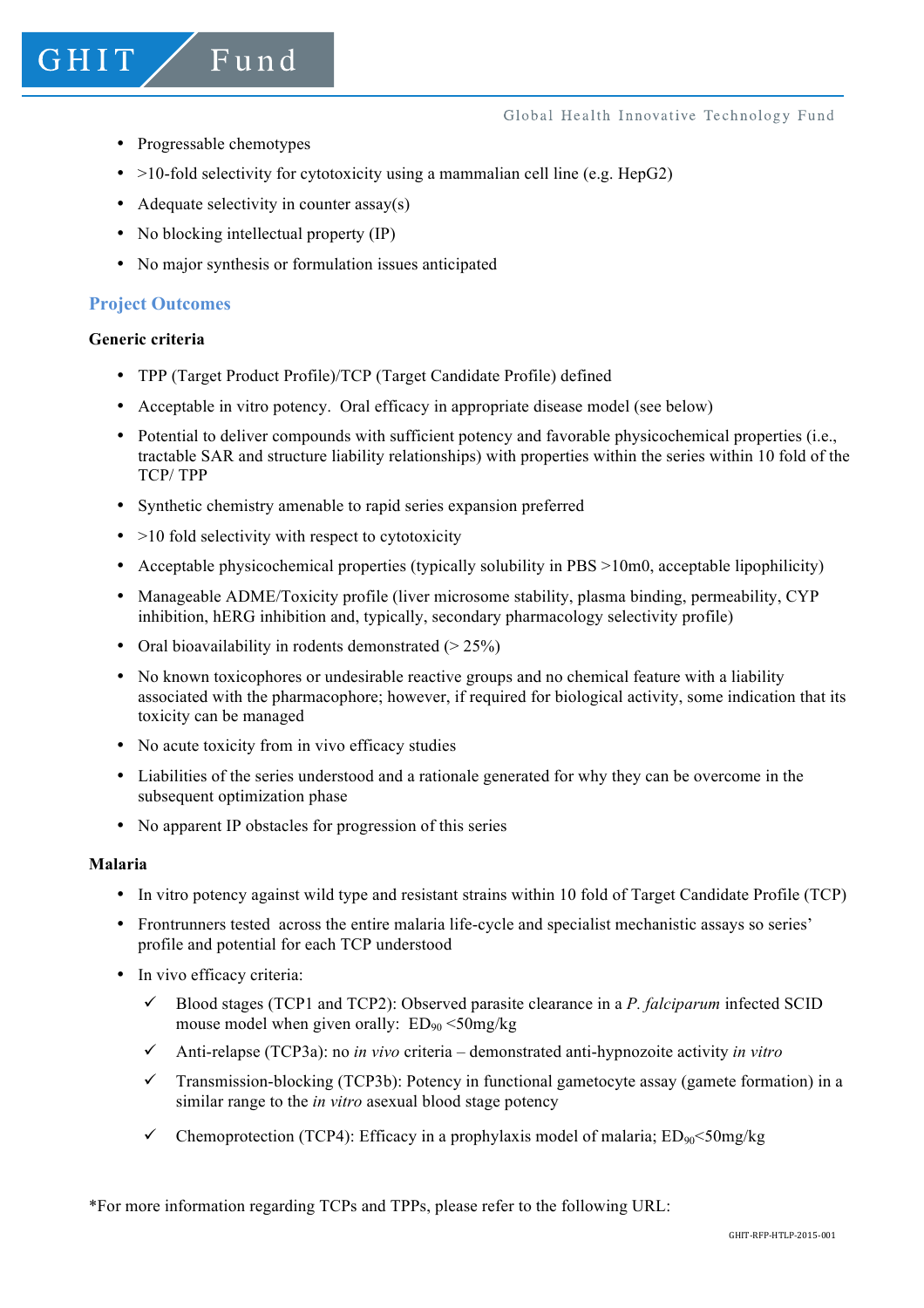http://www.mmv.org/research-development/essential-information-scientists/target-product-profiles

#### **Tuberculosis**

GHIT

- Good *in vitro* activity against replicating and preferably also non-replicating *M. tuberculosis* (MIC under aerobic conditions (MABA) $\leq$   $\mu$ M and/ or under anaerobic conditions (LORA) $\leq$ 20  $\mu$ M)
- Bactericidal activity preferred

Fund

- Preliminary indication of safety and efficacy demonstrated in mice (greater than 0.5 log CFU reduction at doses equal to or less than 400 mg/kg in a mouse acute infection model)
- No cross resistance with existing TB drugs

#### **Chagas disease**

- *In vitro* potency within 10 fold of TPP
- Acute mouse model of Chagas disease: 80% parasitaemia reduction or no parasites detected at the end of treatment and an increase in life span (10 x 50mg/kg *p.o.*)

### **Visceral leishmaniasis**

- *In vitro potency within 10 fold of TPP*
- *Mouse (or hamster) model (infected with L. donovani or L. infantum): >70% reduction in liver parasitaemia after 5 x 50mg/kg p.o. q.d. or b.i.d.*

### **Eligible Collaboration Partners**

Projects will require a commitment to collaborate with one of the three leading drug development PDPs: **Medicines for Malaria Venture (MMV)**, **Drugs for Neglected Diseases Initiative (DNDi), and the Global Alliance for TB Drug Development (GATB).** There is no need to solidify a partnership with the PDP prior to proposal submission; however, the proposals should be written on a basis of such partnership.

There is no set format for a collaborative project. However, it is important that each partner is contributing something significant to the collaboration. For example, an international organization working only with a Japanese contract research organization would not qualify for funding.

GHIT has data access and product access policies that must be followed by grantees (http://www.ghitfund.org/afag/policies/en). Both parties will need to sign an agreement with GHIT that includes access principles (data/ IP and product). **The funding for HTLP will be milestone-based and subject to review at each critical milestone.** 

#### **Applicant Instructions**

All correspondence and documents relating to this RFP shall be written in English. The applicant shall bear all costs associated with the preparation and submission of the proposal, including costs associated with proposal presentation and contract negotiation.

# *Intent to Apply*

Interested applicants must complete the *GHIT-RFP-HTLP-2015-001\_IntentToApply.docx* document and return it by email to HTLPResponse@ghitfund.org no later than 10:00 am Tokyo time **March 20, 2015**, (use email subject line: GHIT-RFP-HTLP-2015-001 Intent to Apply).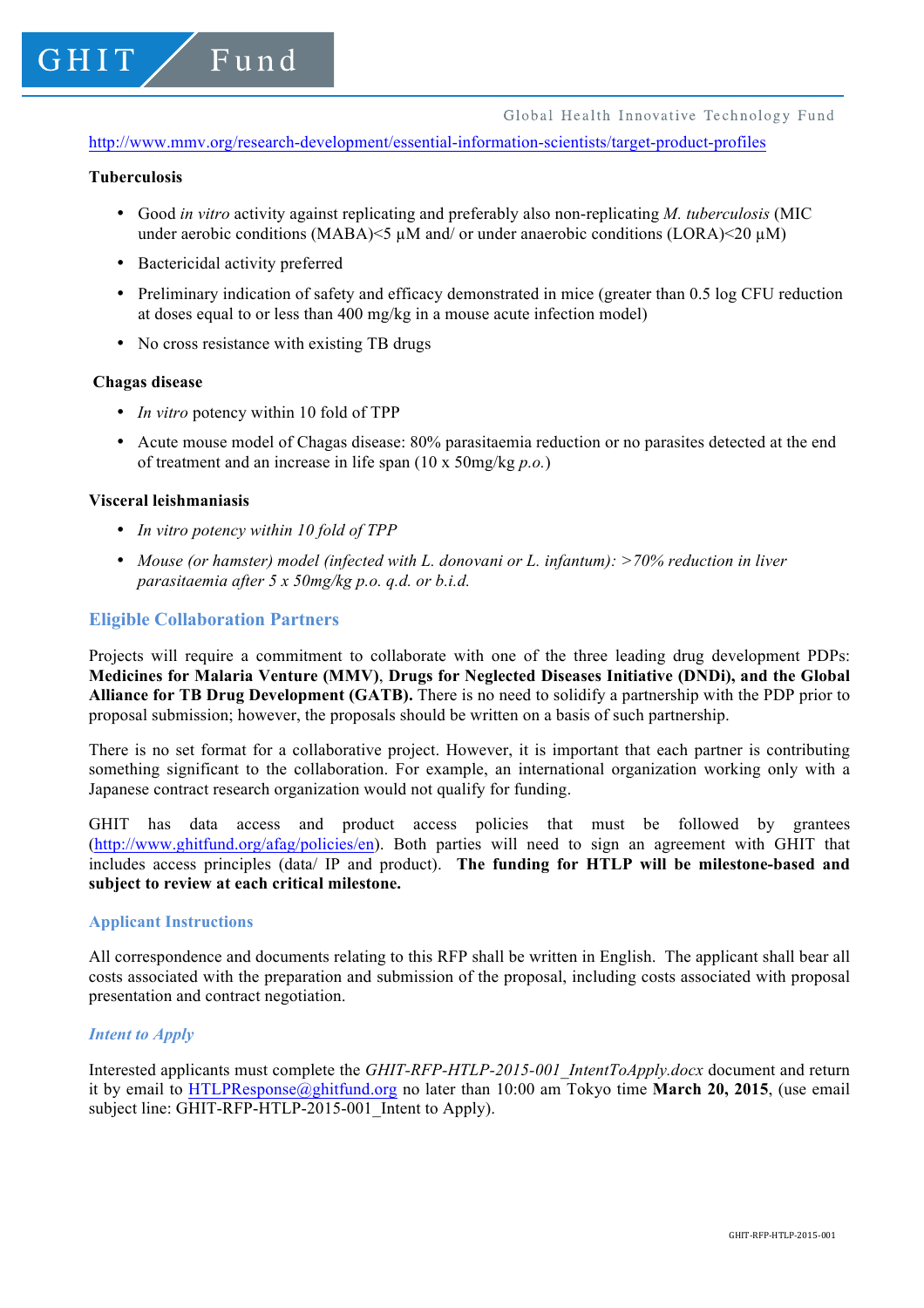### Global Health Innovative Technology Fund

Applicants who submit the *Intent to Apply* document will receive a confirmation email. GHIT Fund staff will then perform an initial partnership and scope eligibility assessment. Eligible applicants will receive a full GHIT Fund proposal template to support proposal development.

# *RFP Questions*

Prospective applicants may also submit RFP questions to HTLPResponse@ghitfund.org no later than 10:00 am Tokyo time on **April 13, 2015**, (please use email subject line: GHIT-RFP-HTLP-2015-001 Questions).

A Frequently Asked Questions (FAQ) page is available on the GHIT Fund website (https://www.ghitfund.org/afag/seekersfaq/en).

#### **Proposal Submission**

Applicants are required to submit their completed proposal to  $HTLPResponse@ghitfund.org$  no later than 10:00 am Tokyo time on **April 20, 2015** (use email subject line: GHIT-RFP-HTLP-2015-001\_Proposal). Applicants who successfully submit their proposal document will receive a confirmation email. Proposals may not be modified after the submission due date.

The GHIT Fund may, at its own discretion, extend the closing date by notifying applicants who have submitted an *Intent to Apply* document. Proposals received after the closing date for submission, without prior agreement, will be ineligible for consideration, but may be resubmitted in response to future RFPs.

# **Proposal Evaluation**

# *Preliminary Examination of Proposals*

Proposals will initially be examined to determine whether the:

- Partnership meets GHIT Fund eligibility criteria
- Project objectives are aligned with the RFP-specified scope
- Proposal is complete and addresses all required content

Applicants will be notified by email of their proposal's readiness for technical evaluation. GHIT Fund staff may ask clarifying questions or request additional information, as needed, to qualify proposals for evaluation.

# *Technical Evaluation*

All proposals passing the preliminary examination will be evaluated and prioritized based on the following criteria:

- Scientific and technical merit (e.g., sound approach and methodology, level of innovation, overall quality and comprehensiveness)
- Potential Impact (e.g., how it will address a global health priority)
- Partnership and project management (e.g., capabilities and expertise, project history and performance, risk management, budget)

If a proposal has already been deemed technically or scientifically sound and aligned with global health needs by an established independent scientific or technical advisory committee (such as those established by PDPs), the partnership is expected to include a summary of the outcome of that review in their proposal submission.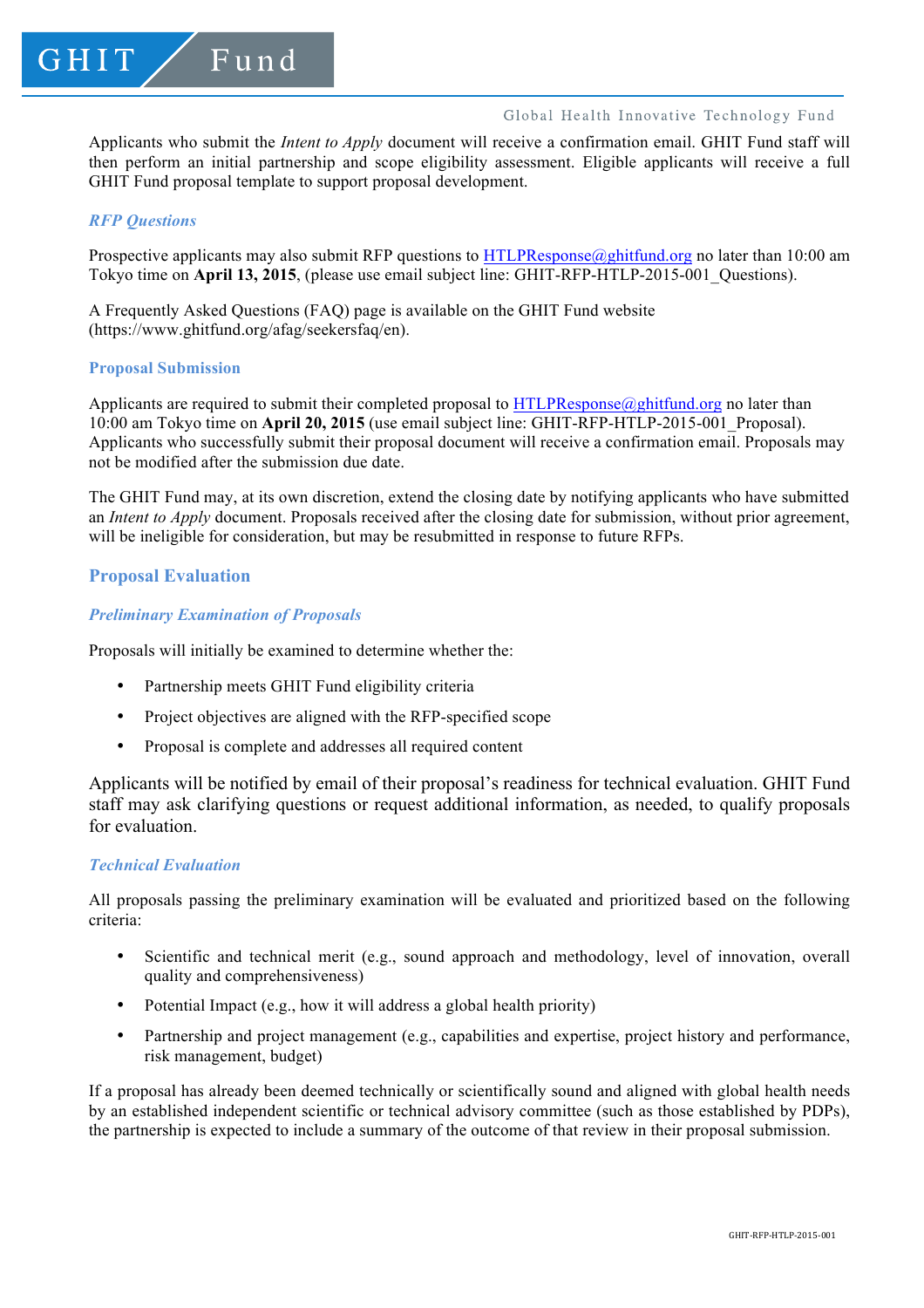# **Award Administration and Conditions**

Fund

GHIT

The GHIT Fund will notify applicants of their selection status by email. The GHIT Fund will not provide formal feedback to applicants receiving a non-award decision.

Applicants are required to identify the designated grantee and all collaboration partners. The grantee will be the funding recipient and will be responsible for the performance of its collaborating partners. A representative of the designated grantee will serve as the main GHIT Fund point of contact and will be responsible for all GHIT Fund discussions and negotiations.

Grants will be awarded for a period reflecting the expected time required to complete agreed activities. **The funding will be milestone based.** The GHIT Fund has the right to terminate the grant agreement if:

- The partnership disbands prior to satisfying its grant obligations.
- The progress of work is such that the obligations undertaken by the partnership will not be fulfilled.
- The partnership fails to meet the critical milestones specified in the grant agreement.

In the event a grant is terminated, the GHIT Fund reserves the right to cancel future fund payments, reclaim paid funds, or mandate that paid funds be redirected to other charitable activities. In lieu of termination, the GHIT Fund may choose to renegotiate the terms of the existing grant agreement.

### **Data Access Policy**

The aim of our Data Access Policy is to articulate the principles that promote the transparency of and accessibility to data related to the safety and efficacy of healthcare technologies. This policy and its principles apply to data generated through activities primarily funded by the GHIT Fund, including but not limited to, those related to the discovery, development, and/or delivery of healthcare technologies.

All data and its processes for access will be transparent and clearly defined with the aim to ensure data quality, security, and equitable access. All data and findings will be disclosed in a broad and prompt manner in order to optimize prospects for the translation of findings in the global advancement of new healthcare technologies. Grantees should utilize public-access repositories and, if unavailable, should use alternatives for access that can ensure the transmission of new scientific findings to the larger research and development community globally.

Respect must be given to individuals and communities from or about whom data are collected. Respect must also be given to all matters of confidentiality and attribution as they pertain to researchers, evaluators, and their collaborators. Confidentiality and respect for such should be fully recognized where necessary or required by law or regulation.

Any and all existing data and findings owned by a grantee at the initiation of a project, including but not limited to information, know-how or intellectual property, will remain that of the original holder. The original holder may share, assign, or license their rights to a third party.

Ownership of any and all data and findings that is obtained or created through activities funded by the GHIT Fund and that can be applied for any intellectual property rights will be discussed and negotiated between participants and/or grantees of a project. All final agreements shall be in alignment with the licensing and pricing principles outlined below.

Any existing data owned by a grantee and/or any new data obtained through activities funded by the GHIT Fund may be disclosed by the GHIT Fund to a third party if such data is used in a patent application for a product which was derived from the activities funded by the GHIT Fund; provided, however: (1) the disclosure of such data shall be limited to the proposed title of the invention, a draft of the abstract, the international nonproprietary name (INN) where applicable, and an outline of the specifications of such patent application; and (2) such third party shall take reasonable measures to keep confidential any such data received from the GHIT Fund.